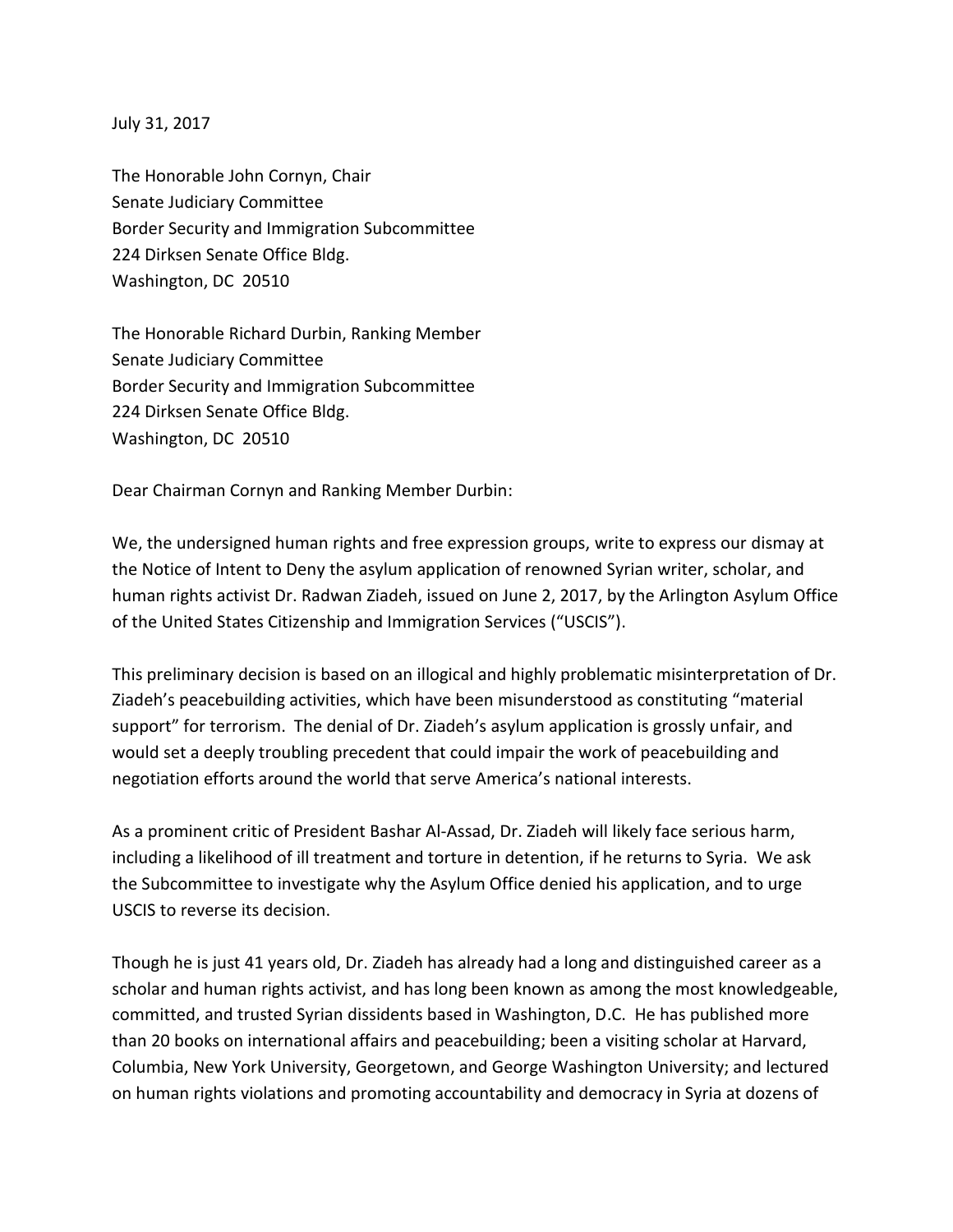U.S. universities, colleges, and academic and human rights conferences. He has also testified repeatedly before Congress, including in front of the Lantos Commission, and has met with the offices of numerous senators and representatives.

Dr. Ziadeh continues to play a pivotal role advocating against the abuses of Syria's Assad regime. He has faced censorship and intimidation from the Syrian government for his activities. In 2007, he defied Syrian government restrictions to escape with his wife to the United States. The Syrian government issued an arrest warrant for him the following year and began to systematically harass and threaten the lives of his remaining family in Syria, including torturing his brother for seven months. From the United States, Dr. Ziadeh pursued his advocacy, cofounding the Syrian Centre for Political and Strategic Studies ("SCPSS") in 2008. None of these facts are contested by USCIS, which accepts that Dr. Ziadeh would face a well-founded fear of persecution were he to have to return to Syria.

According to the Notice, the Asylum Office intends to deny Dr. Ziadeh's asylum application, notwithstanding his qualifications as a refugee, based on a determination that he had "engaged in terrorist activity." This baseless finding rested on an egregious misreading of the facts regarding Dr. Ziadeh's activities, facts that are spelled out in USCIS's own letter.

As the letter outlines, shortly after the outset of the Syrian civil war in 2011, Dr. Ziadeh organized a series of working groups to develop a plan for Syria to transition to democracy following a hoped-for end to the conflict. The Syrian Coalition for Opposition and Revolutionary Forces, which included representatives of the Syrian political opposition as well as Syrian opposition groups engaged in armed conflict with the Assad regime (including groups that had received lethal and non-lethal aid from the U.S. government), was asked to select members to take part in these working groups. Their travel and expenses to attend two international conferences, which took place in Istanbul, were paid for by Dr. Ziadeh's organization through a grant provided by the Canadian government, through a state-funded international development organization. The meetings themselves were attended by U.S. government personnel, as well as European diplomats. It was on the basis of these conference invitations and travel funds, provided to working group participants who were members of the Free Syrian Army and the Syrian Muslim Brotherhood—which the Asylum Office deemed undesignated (or "Tier III") terrorist organizations under the Immigration and Nationality Act—that the Asylum Office determined that Dr. Ziadeh had provided material support for terrorism, and denied his application for asylum. On the basis of this finding the Asylum Office also judged him ineligible for any status in the United States.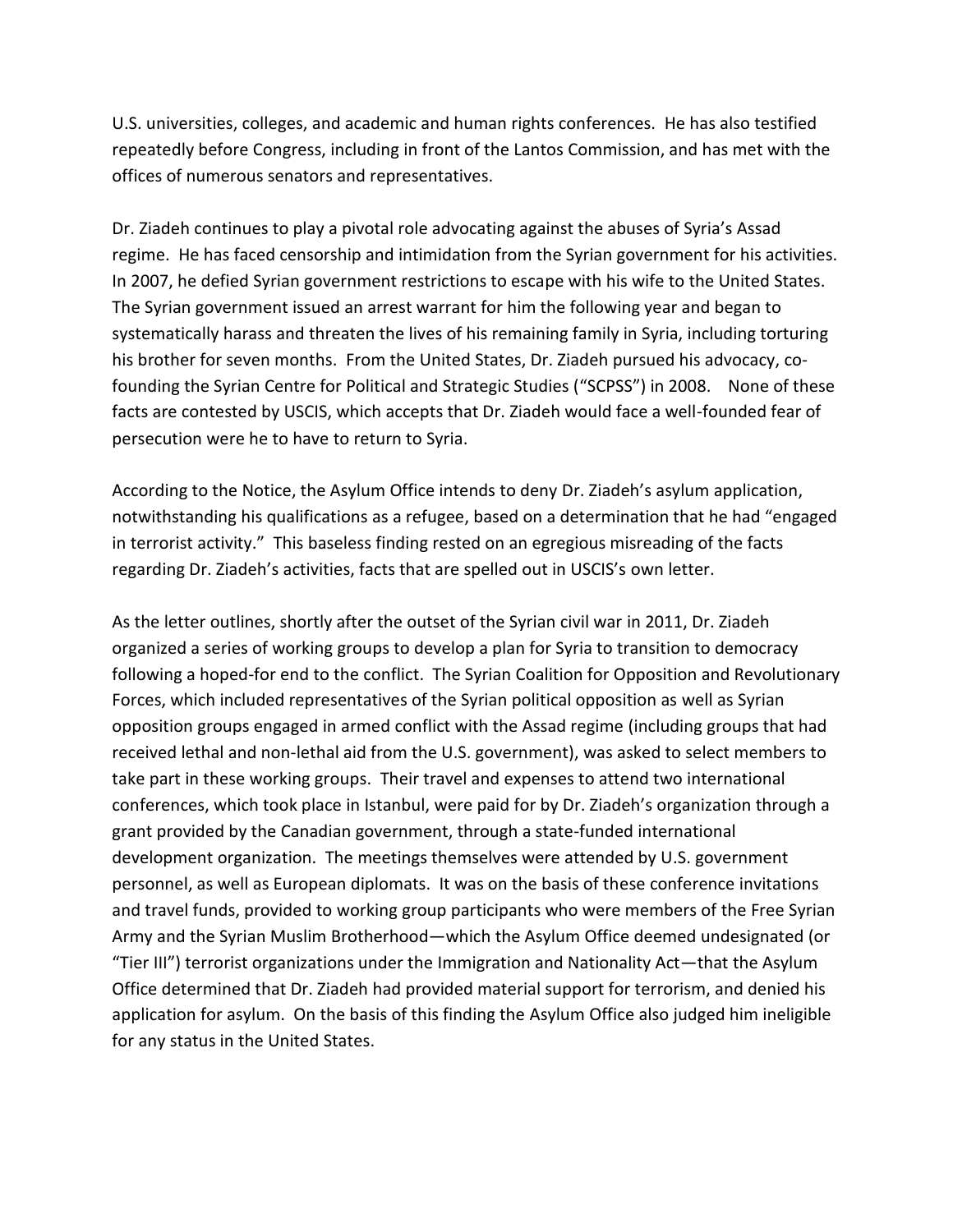The U.S. government's denial of Dr. Ziadeh's asylum claim on the basis that his work organizing conferences to plan for a democratic transition after the end of the Syrian civil war amounted to "material support" to terrorists is perverse. The Asylum Office found that the work of the conferences and workshops Dr. Ziadeh convened included information dissemination on the role of the security apparatus in a democracy and "develop(ing) a code of ethics that required all members [to] respect international human rights law and the Geneva conventions." Accordingly, the activities Dr. Ziadeh supported were clearly intended to build respect for human rights and international law in a future democratic Syria. The groups for which Dr. Ziadeh is alleged to have provided material support were not, and are presently not, designated terrorist groups by the Department of State. On the contrary, they are "Tier III" undesignated groups under 8 U.S.C. § 1182, meaning that the U.S. government does not treat them as terrorist groups in any context except, apparently, this one. Indeed, as noted, one of the groups, the Free Syrian Army, has received both lethal and non-lethal aid from the U.S. government. Importantly, as the Asylum Office notes in its letter, Dr. Ziadeh and his fellow organizers did vet possible invitees to ensure that they had not encouraged or engaged in sectarian violence. Any that were found to have done so were excluded.

The idea that convening meetings to engage in dialogue on how to build a new government based on respect for human rights after a political transition was achieved in Syria could be construed as material support for terrorism is an infringement on freedom of association, and the freedom to impart and receive knowledge. Dr. Ziadeh has worked tirelessly for years to draw attention to the ongoing violations of human rights in his country, provide policymakers and civil society with an informed perspective, and bring together individuals and groups to try to find solutions. He is an upstanding individual who has used the freedom and safety that are the foundations of our democracy to stand up against terror, defend human rights, and assist U.S. policymakers and diplomats in their efforts to bring the Syrian civil war to a peaceful end.

The decision to deny Dr. Ziadeh asylum for "material support" for undesignated Tier III groups under the Immigration and Nationality Act also raises the specter that other dissidents could be excluded on the basis of similar activities. Those who work on planning for democratic transitions after armed conflicts must engage with some of the parties to those conflicts. By definition, some of those parties will include armed wings and factions. If convening and educating such parties on matters including democracy, human rights, and international law can be construed as an act of terrorism, peacebuilding efforts around the world will be grievously encumbered. In this case, Dr. Ziadeh engaged with members of opposition groups in Syria with the purpose not of furthering terrorism but encouraging them to prepare fora democratic transitional government. For that, he is potentially facing death were he forced back.